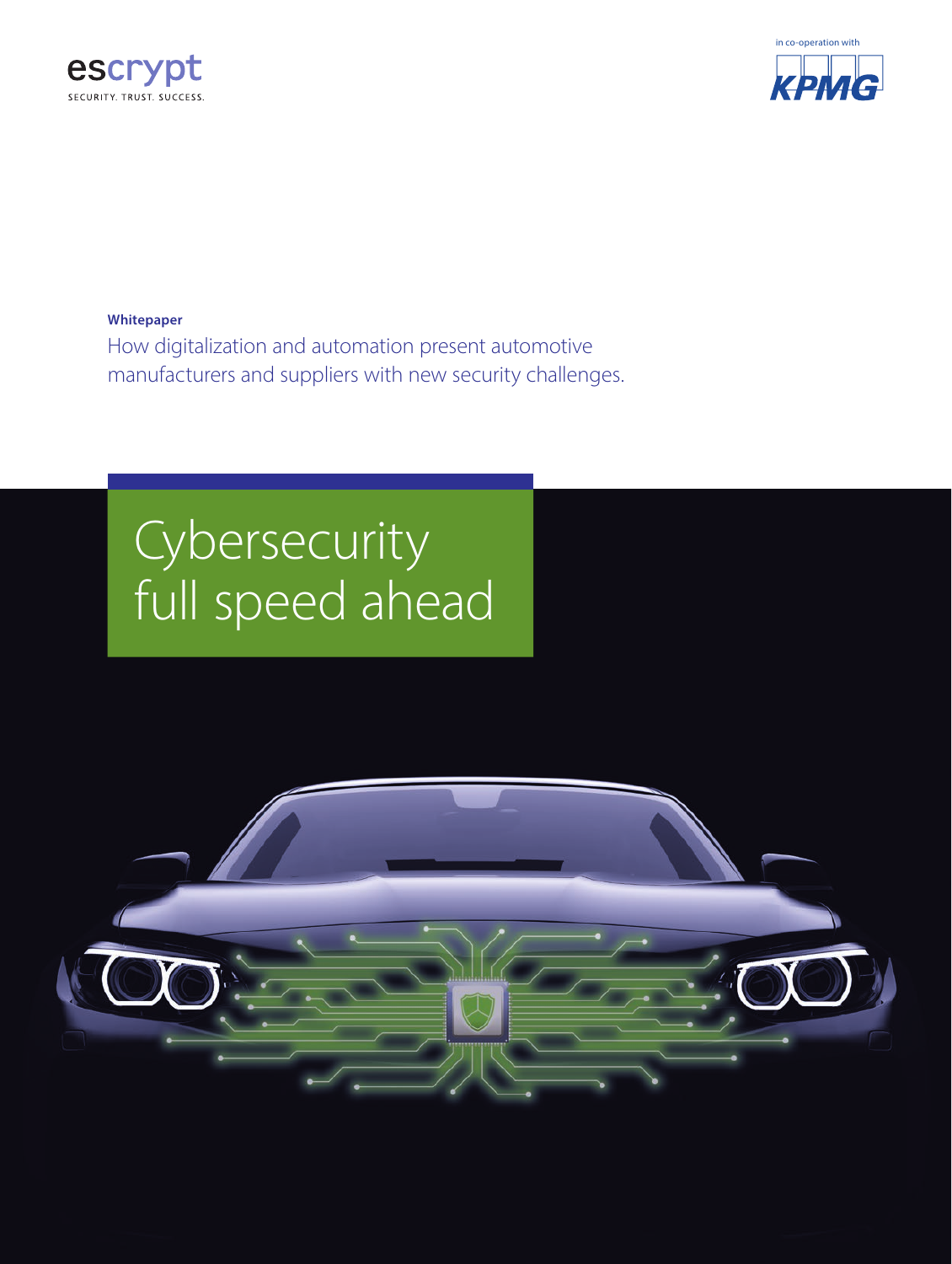When Carl Benz unveiled the automobile in 1886, he had rather different safety/security concerns than today's automakers. From mechanical safety to the invention of the seatbelt, a century of automotive development would play out before cybersecurity became relevant. Since then, various cyber attacks on cars have brought the topic to the attention of the general public and of lawmakers. A working group at the United Nations is now developing a regulation that represents a paradigm shift for the entire sector: in the future, the type approval of vehicles will be possible only when a certified cybersecurity management system (CSMS) is in place. This means cybersecurity needs to be on the agenda of every automotive CEO.

ДI

2 Cybersecurity full speed ahead © ESCRYPT GmbH. All rights reserved.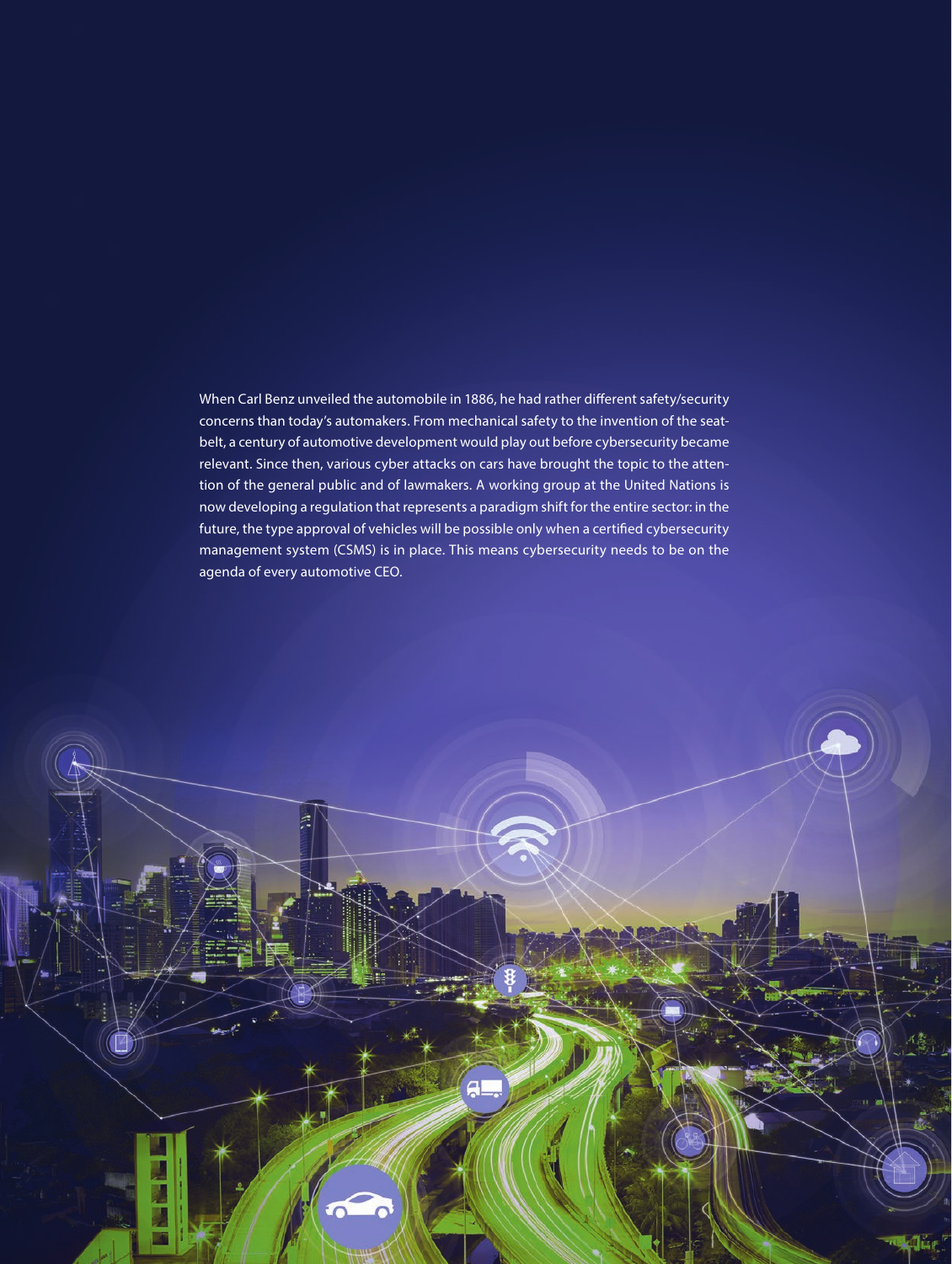### **Contents**

|                                                | Evolution of automotive cybersecurity | $\overline{4}$ |
|------------------------------------------------|---------------------------------------|----------------|
| New requirements for cybersecurity in vehicles |                                       | 5              |
|                                                | UNECE WP.29 TF-CS/OTA                 | 5              |
|                                                | <b>ISO/SAE 21434</b>                  | 5              |
| Impact on the automotive industry              |                                       | 6              |
| Expert support                                 |                                       | 7              |
|                                                | Cooperation of ESCRYPT and KPMG       | $\overline{7}$ |
|                                                | Proven approach                       | 7              |
|                                                | Building on existing strengths        | 7              |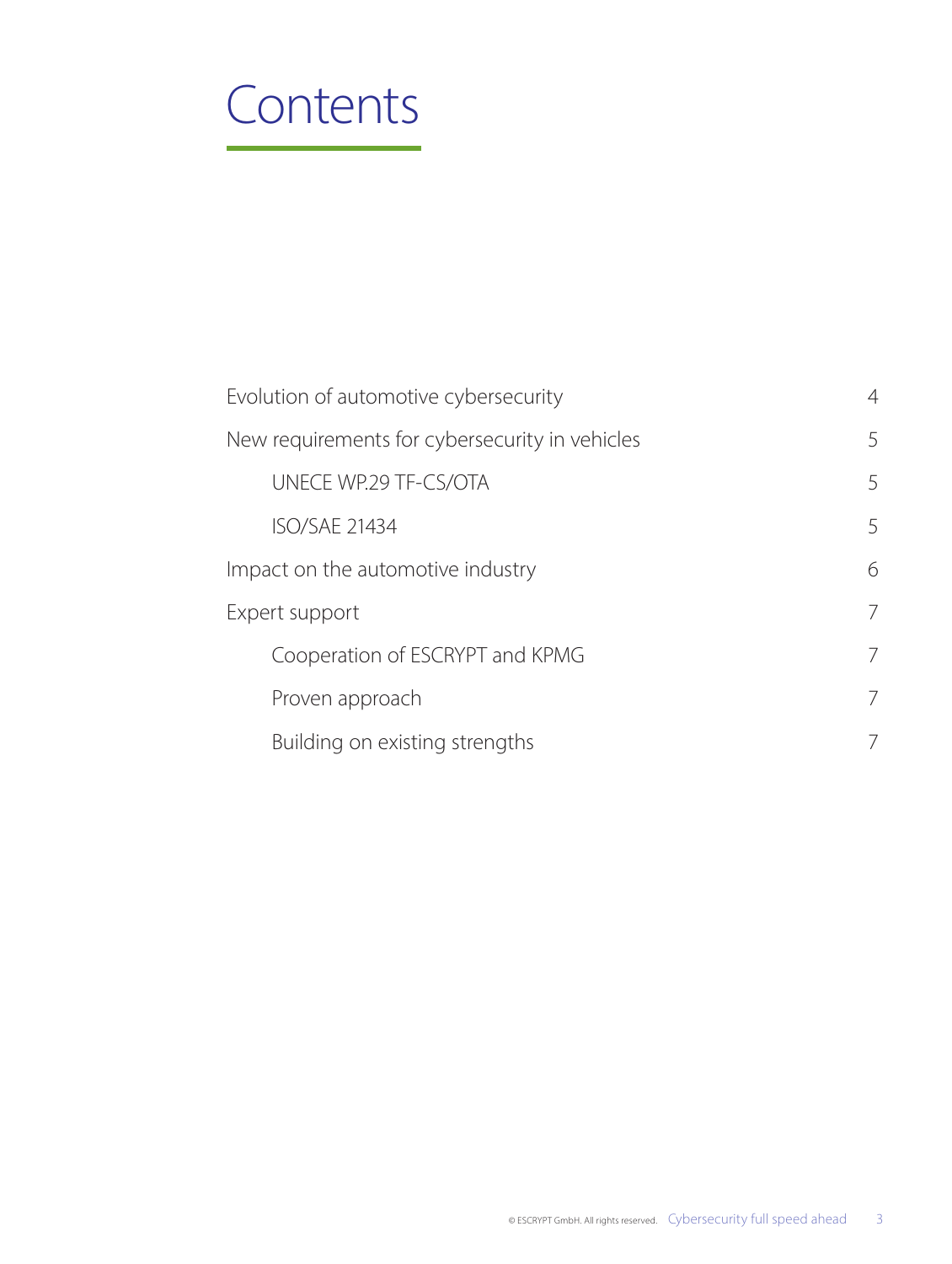# Evolution of automotive cybersecurity



One of the first published hacks of an automobile was carried out by a group of scientists led by Stephen Checkoway in 2009. They describe how they connected a laptop to the car's onboard diagnostics port in order to gain access to the vehicle's internal network. This allowed them to manipulate critical systems in the car. For example, they were able to switch off the engine and block the brakes. In such attacks, scientists use various weak points in the vehicle network and ECUs to send manipulated data records to the car's embedded systems and tamper with their functions. Although hackers would be hard pushed to connect a laptop to the vehicles of their victims, they could nonetheless use smaller, remote-controlled devices to wreak their mischief and jeopardize the safety of road users.

In 2010, a 20-year-old managed to manipulate over 100 cars via remote control, such that they would no longer start. The "Texas Auto Center" rental company had fitted hardware in its hire cars that could be controlled via an online system. This system allowed the rental firm to deactivate the ignition if the customer did not pay. The hacker had been made redundant a short time previously and now gained access to the system via an employee account. Subsequently, he got control of the corresponding hardware components of the rental car fleet.

An even more critical situation arose in 2015, when Charlie Miller and Chris Valasek managed to take remote control of a Jeep. Via the SUV's entertainment system, they gained access to its multimedia systems, windshield wipers, and air-conditioning system and controlled the brakes and the speed of the vehicle. They stopped the car, whose driver had been hired as a tester, in the middle of the highway. To do this, they did not need a cable to connect up with the car as in the paper from 2009, but used the vehicle's internet connection. As a result, Chrysler had to recall and patch around 1.4 million vehicles.

These days, there are regular reports of new attacks, most of which exploit the increasing digitalization and connectivity of vehicles. This development highlights the risk that insufficiently protected vehicles pose for manufacturers, owners, and road users. With the increasing number and complexity of the IT systems fitted in cars, the demands placed on cybersecurity are growing rapdily. Viewing a vehicle as a closed-off system is the opposite of a adequate, risk-based security approach. New digital (online) services being offered in cars, communication between vehicles and manufacturers (over-the-air updates), vehicle-to-vehicle communication (car-2-car), communication between cars and infrastructure (car-2-infrastructure), and communication with smartphones and devices from third-party providers – all these developments present huge attack surfaces that need to be systematically analyzed and controlled. ■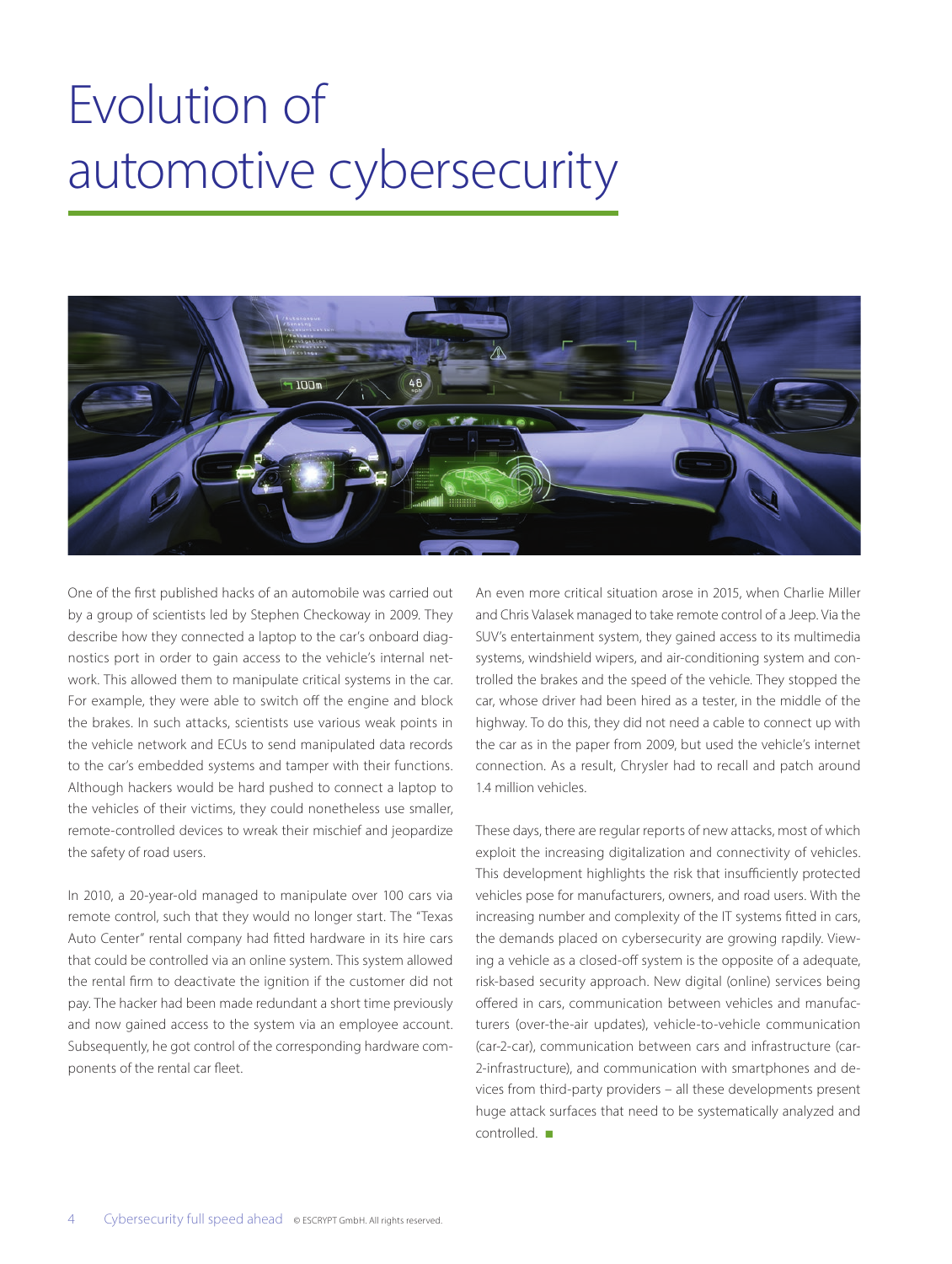# New requirements for cybersecurity in vehicles

Activities are underway worldwide to further regulate and standardize automotive cybersecurity. There are legislative proposals in the US Congress, the Cybersecurity Act in the EU, the Chinese ICV program, and new guidelines from JASPAR in Japan. They all share three main trends: a stronger focus on the specifics of the automotive industry when addressing cybersecurity; the challenge and requirement to uphold security in the field; and the increasingly compulsory nature of regulations and the inclusion of cybersecurity at type approval. These trends are particularly visible in the UNECE WP.29 TF-CS/OTA and in the ISO/SAE 21434, which define explicit management systems for the protection of vehicles.

#### **UNECE WP.29 TF-CS/OTA**

The United Nations World Forum for Harmonization of Vehicle Regulations (WP.29) is currently drafting a regulation that makes cybersecurity relevant for the approval of new vehicle types. The TF-CS/ OTA task force's proposal consists of two core requirements: the operation of a certified cybersecurity management system (CSMS); and the application of the CSMS to the specific vehicle type at the time of type approval. The EU is planning to make these requirements mandatory from 2022.

Considering typical development times in the automotive sector, manufacturers and suppliers need to start implementing these cybersecurity requirements today to ensure their next products receive type approvals. To do this, they must follow a risk-based approach that can continuously determine, achieve, and maintain a suitable risk level for the vehicle type, its external interfaces, and its subsystems. This includes managing dependencies and information from suppliers, service providers, and other third parties from a cybersecurity perspective.

In view of the constantly changing threat environment and the length of vehicle type lifetimes, a primary focus of a compliant CSMS is on the phase after the start of production and on continuous risk management during vehicle operation. As a result, automotive security must be tackled on the technical and the organizational level. While manufacturerer and suppliers can draw on experience with information security standards such as the ISO 27000 series, the principal challenge in the design of a CSMS consists in taking the specifics of the automobile into account. In addition to the high complexity both of the product and of the supply chain, other critical aspects are the interactions with functional safety, the observance of environmental regulations, and theft protection.

#### **ISO/SAE 21434**

Alongside the TF-CS/OTA, the automotive industry is also developing the ISO/SAE 21434 standard for the cybersecurity of vehicles within the framework of the International Organization for Standardization (ISO) and SAE International. Similar to the CSMS defined by WP.29, this standard puts the focus on appropriate security organization and having adequate processes throughout the life cycle of vehicles in order to protect them from cyber attacks. Given that an accompanying document to the UN draft regulation refers consistently to this standard for the implementation of CSMS requirements, the ISO/SAE 21434 warrants particular attention. It will create a industry-wide common terminology and joint understanding of key activities upon which manufacturers and suppliers can build their interfaces, shared responsibilities, and processes. The final version is expected at the end of 2020. ■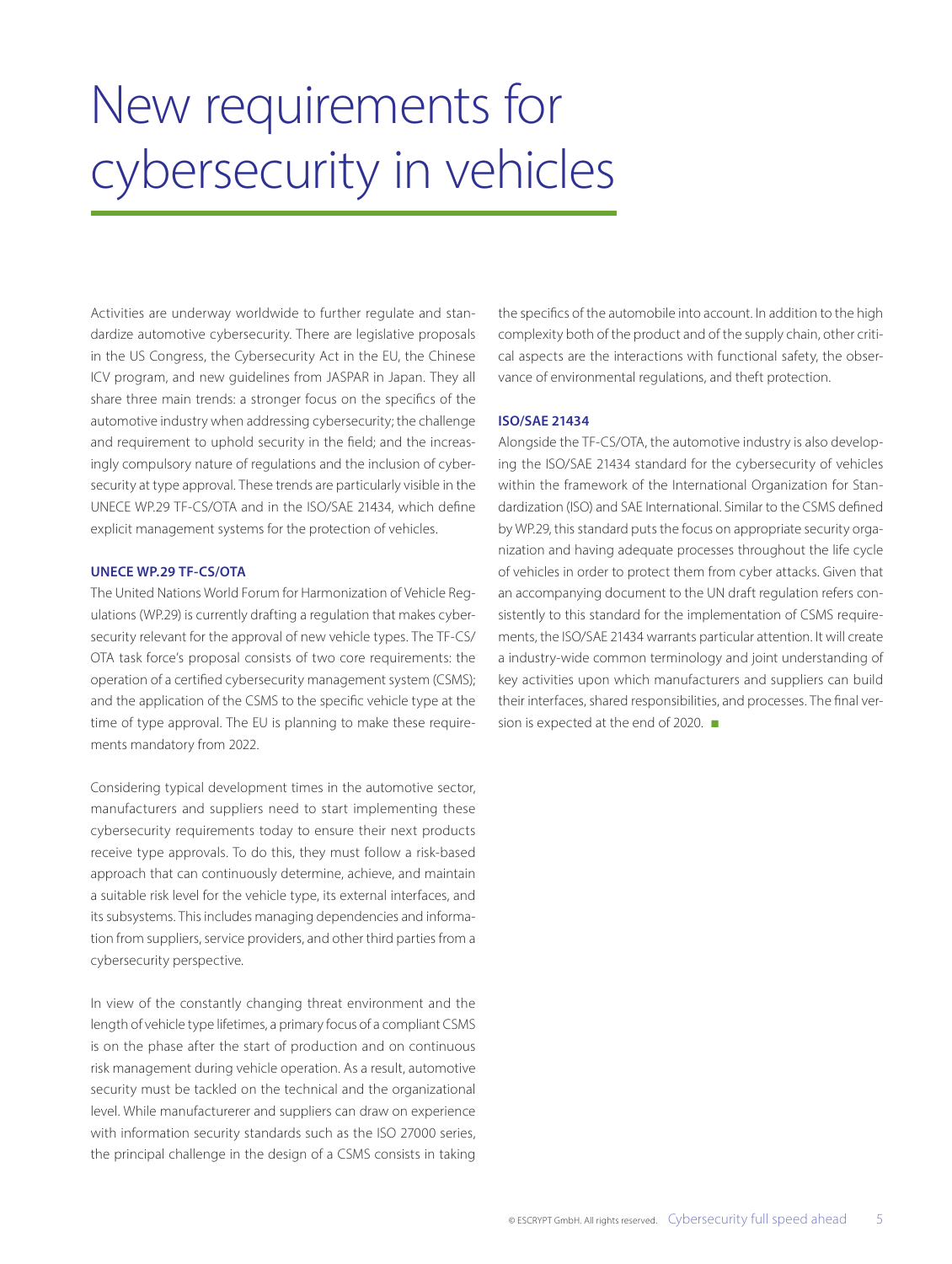# Impact on the automotive industry

The automotive industry is no stranger to government regulation. However, there have been only a few examples of statutory regulations relating to automotive product security. On account of OEMs' growing demand for transparency about their suppliers' maturity of information security, the German Association of the Automotive Industry (VDA) has drawn up a catalog for information security assessments (ISAs). With the Trusted Information Security Assessment Exchange (TISAX) model, OEMs have a mechanism at their disposal for checking how suppliers handle sensitive data, based on the catalog – for example, in the context of prototypes.

In addition to TISAX, ISO/SAE 21434 now also sets requirements for cybersecurity and product security. In recent years, the automotive industry has strengthened vehicle protection. With the advent of the UN regulation, however, cybersecurity will be binding; rather, it will become a prerequisite for business success and competitiveness for both manufacturers and suppliers. In the context of the digital transformation, it is a question not just of fulfilling the regulation, but of finding the best possible approach with the maximum effectiveness for the corporate strategy and product roadmap. Companies must implement comprehensive organizational and technical measures that will enable them to define, control, manage, and improve cybersecurity on an ongoing basis along the entire value chain. Consequently, demand is already growing today for what are known as gap analyses, which measure a CSMS's implementation status and derive targeted improvement roadmaps based on the results. ■

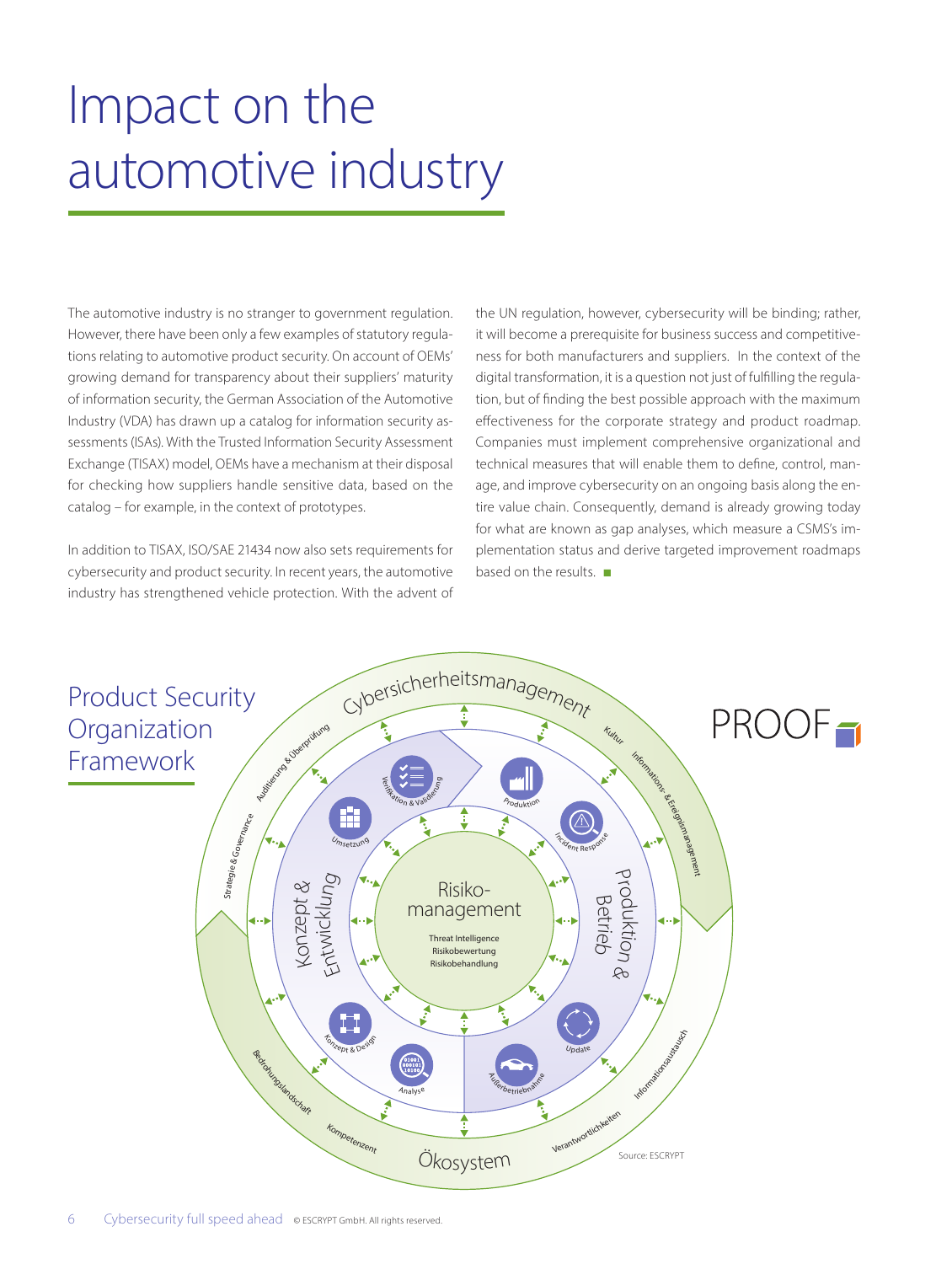### Expert support

Like many other industries, the automotive industry will face a shortage of skilled personnel in this field. Experts who understand both cybersecurity and the special requirements of the automotive industry are rare. At the same time, digitalization is raising cyber risk levels so fast that in-house knowledge for automotive product security typically does not keep pace. Companies will find it difficult to solve all security challenges with their own resources in time. The inclusion of cybersecurity in type approval means it is critical to reliably implement all requirements as efficiently as possible at the first attempt.

#### **Cooperation of ESCRYPT and KPMG**

The consultancies ESCRYPT and KPMG offer expert services to guide manufacturers and suppliers successfully through the process of developing compliant security solutions. ESCRYPT has a wealth of experience in taking automotive cybersecurity from concept to series production and subsequently maintaining the targeted security level during operation. KPMG is an expert in information security and in the assessment and rollout of security management systems. Their cooperation takes these strengths and combines them to holistic approach that increases the utility for customers. For example, any changes that are required at the organizational and process levels can be designed in such a way that the effects on the development and the operation of the security solutions are taken into account and optimized.

#### **Proven approach**

ESCRYPT and KPMG support the automotive industry in all relevant markets and niches, from manufacturers of luxury sports cars to the global top 5 OEMs and leading suppliers for highly automated driving. The services follow a proven methodology based on decades of experience that the cooperation partners have built up. The framework for rolling out a CSMS consists of three main steps: a) preparation, b) implementation, and c) commissioning and continuous improvement.

#### **Building on existing strengths**

In light of the complexity of the overall challenge posed by digitalization and the onus of proving cybersecurity that will soon be compulsory for type approval, it is vital to avoid reinventing the wheel. Instead, existing strengths must be leveraged and build upon and partial solution must be integrated into a full compliant cybersecurity management system. Existing strenghts may include information security management systems (ISMSs), quality management systems, and established practices for achieving functional safety. To help with this process, ESCRYPT and KPMG offer specialized audits and fit/gap analyses that identify potential gaps to the relevant standards and uncover existing strengths, enabling companies to establish benchmarks and prioritize measures that will maximize return on investment and lead companies to their goal by the quickest and best possible route. ■

### Proven and structured methodology for rollout of a CSMS